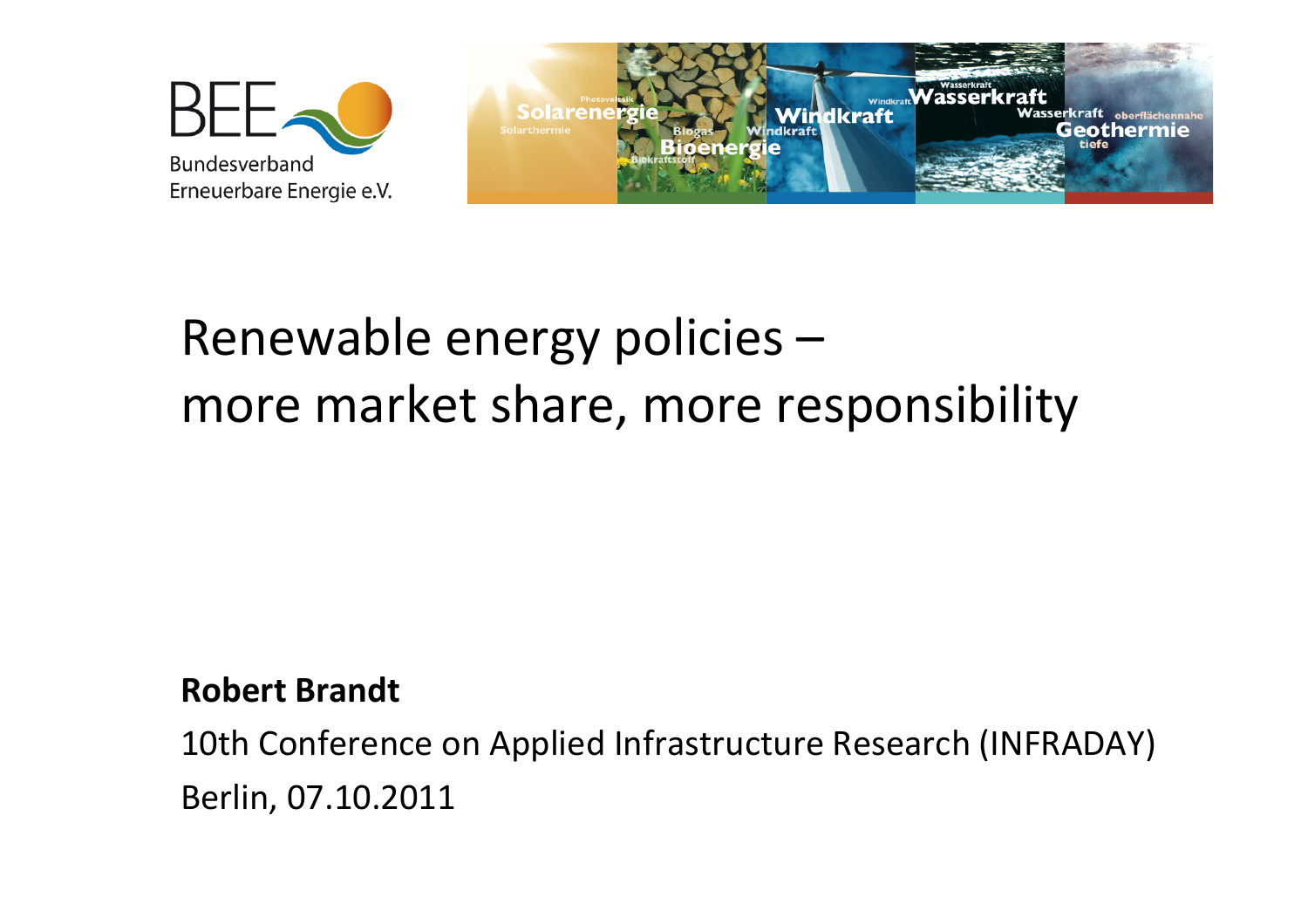

**The German Renewable Energy Federation BEE (Bundesverband Erneuerbare Energie e.V.) is the umbrella organization of the associations for renewable energies in Germany.** 

24 associations from water power, wind energy, biomass, solar energy and geothermal energy are currently members of the federation with a total of over 30,000 individual members and over 5,000 companies.

#### **Our long-term goal: 100 Percent renewable energie.**

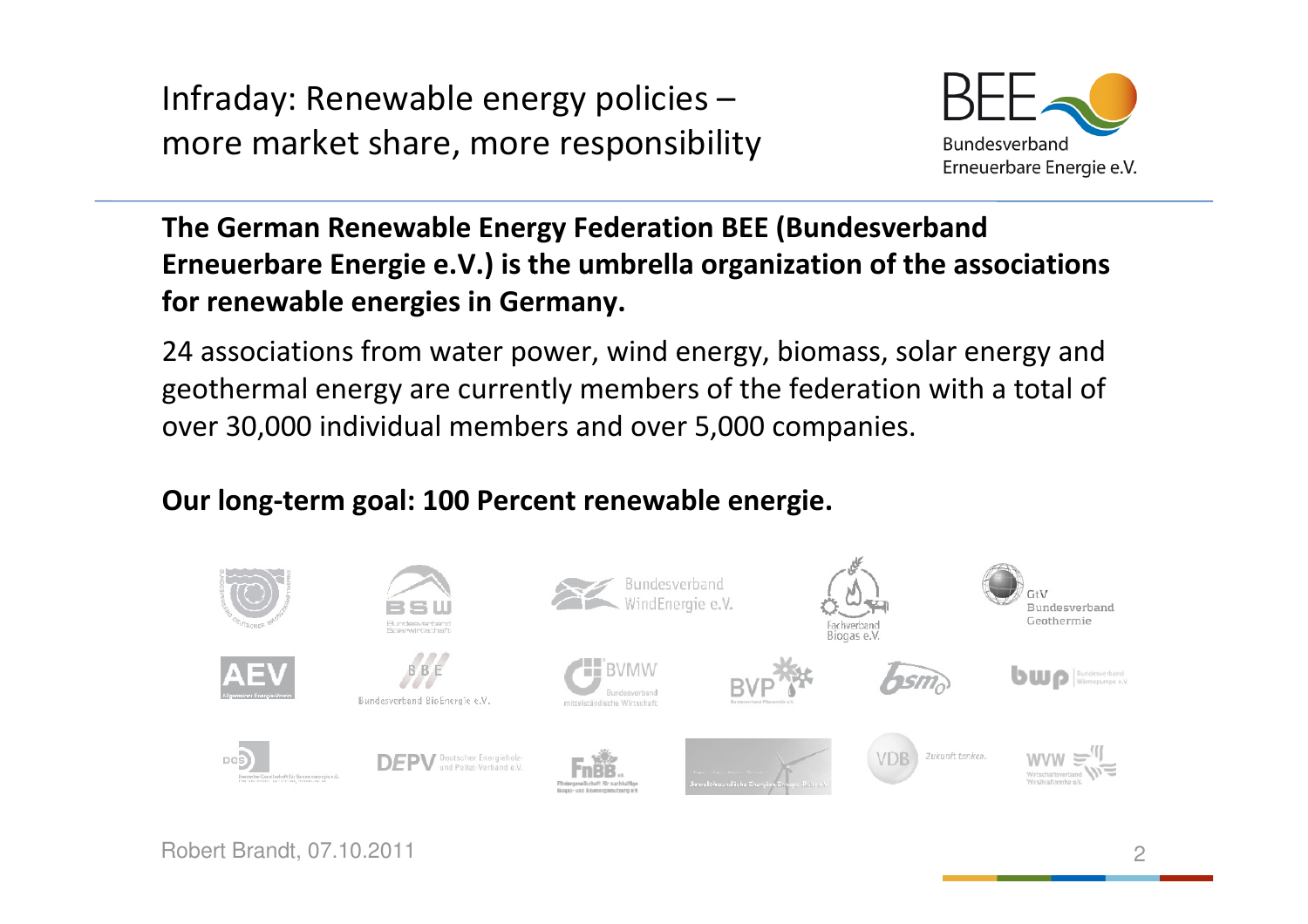

**In the 1990s, various utilities had predicted a significantly limited potential for renewable energies**

1993: Advertisement in various newspapers:

.... renewable energies such as solar, wind or water power are even not able on the longterm to cover more than 4% of our electricity needs."

Sponsor: Badenwerke Karlsruhe, PreußenElektraHannover, RWE Esssen …



Stromversorger-Anzeige in div. Zeitschriften, 1993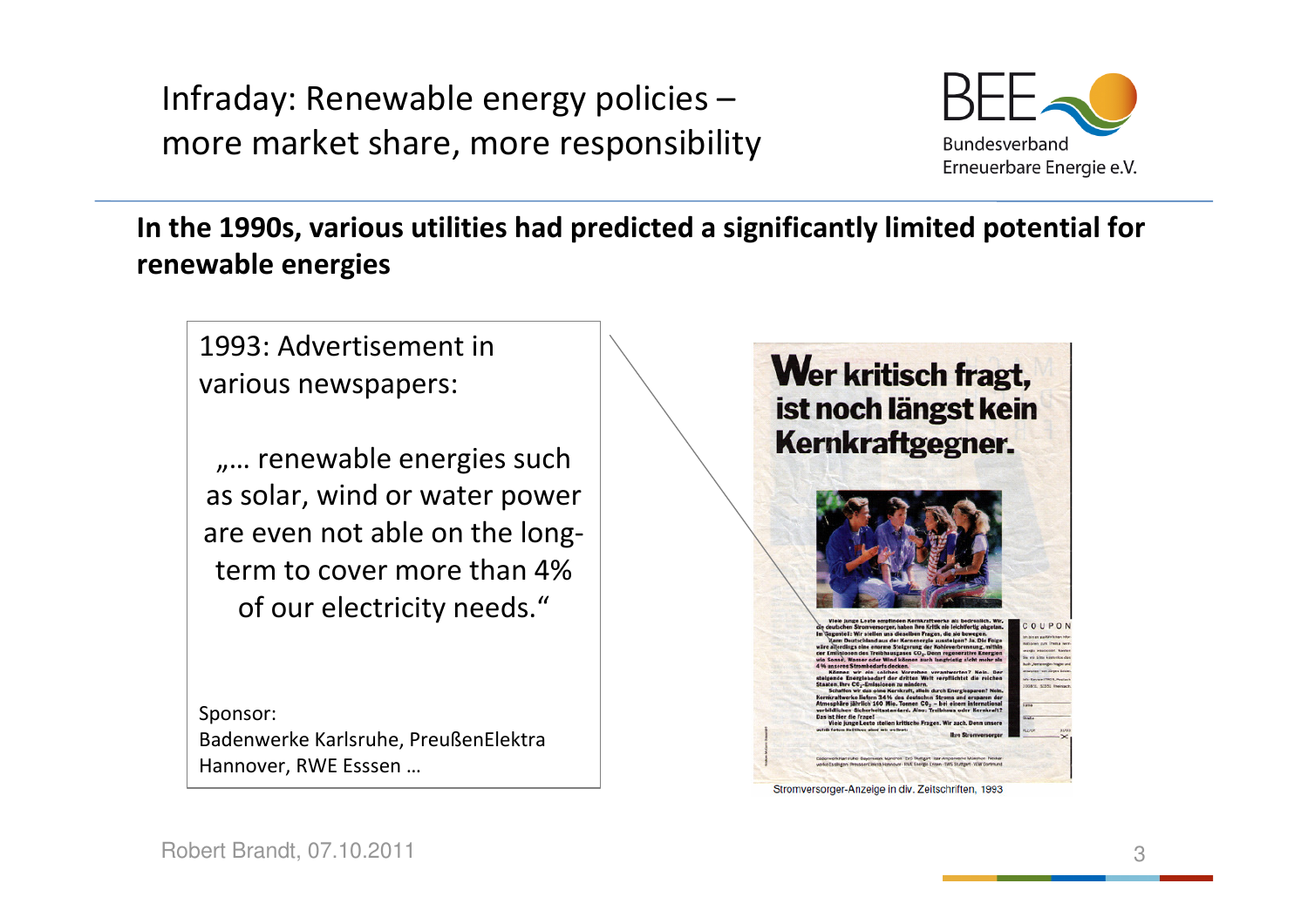

## **In 2020 we believe it is possible to have 122,6 GW installed capacity of renewable energies**

Installed capacity for electricity generation from renewables by 2020 in Germany



Robert Brandt, 07.10.2011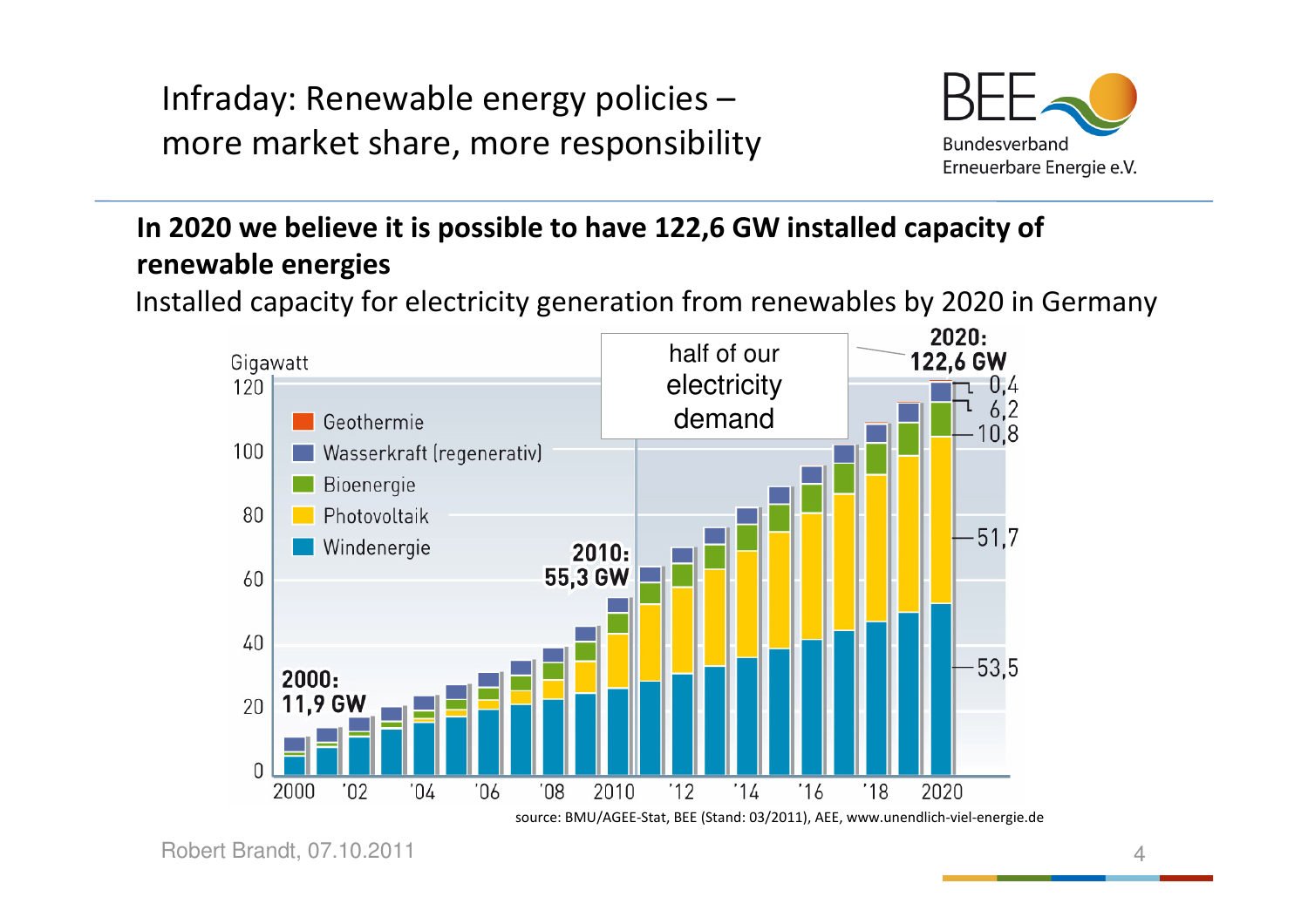

**The basis for the achievement of the current share of renewable energies in Germany is the EEG (Renewable Energy Sources Act)**

Key points of the EEG

- •Granted excess for the renewables
- •Technology orientated feed-in-tariffs
- •**Independence of the budget (** $\rightarrow$  **investment security)**
- $\bullet$ Economies of scale  $(\rightarrow)$  Innovation and acceptance)
- **For a future successful expansion of the renewables, right now it is** important to keep the key points of the law **important to keep the key points of the law**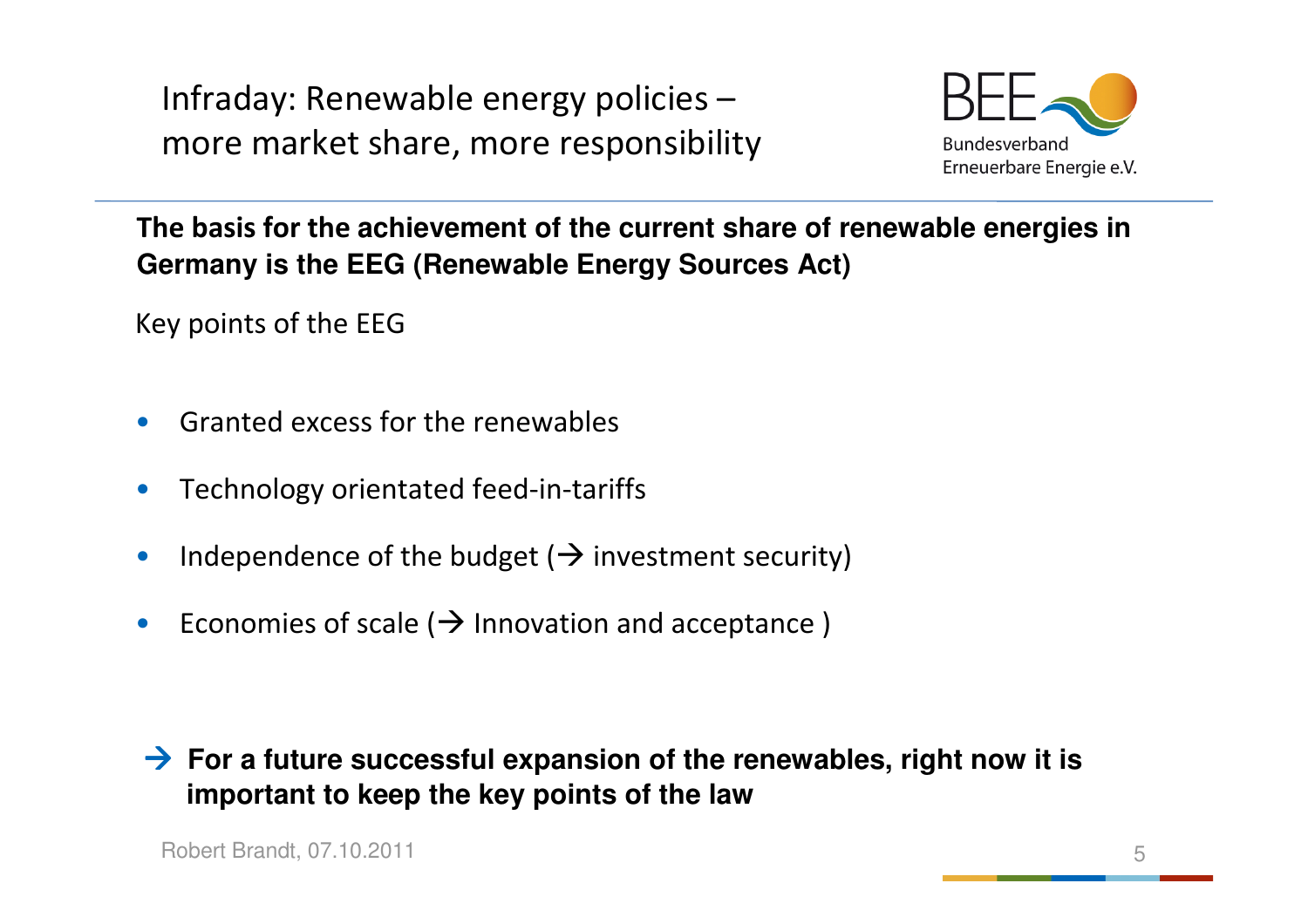

**Comparing the demand and the renewable-supply in 2020 – over one year hourly – it shows the input of the renewables and the enormes Challenge for the system**

Simulation of 2007: 15 % renewables (hourly)



BEE-Scenario 2020: 47 % EE (hourly)



source: Saint-Drenan et al. 2009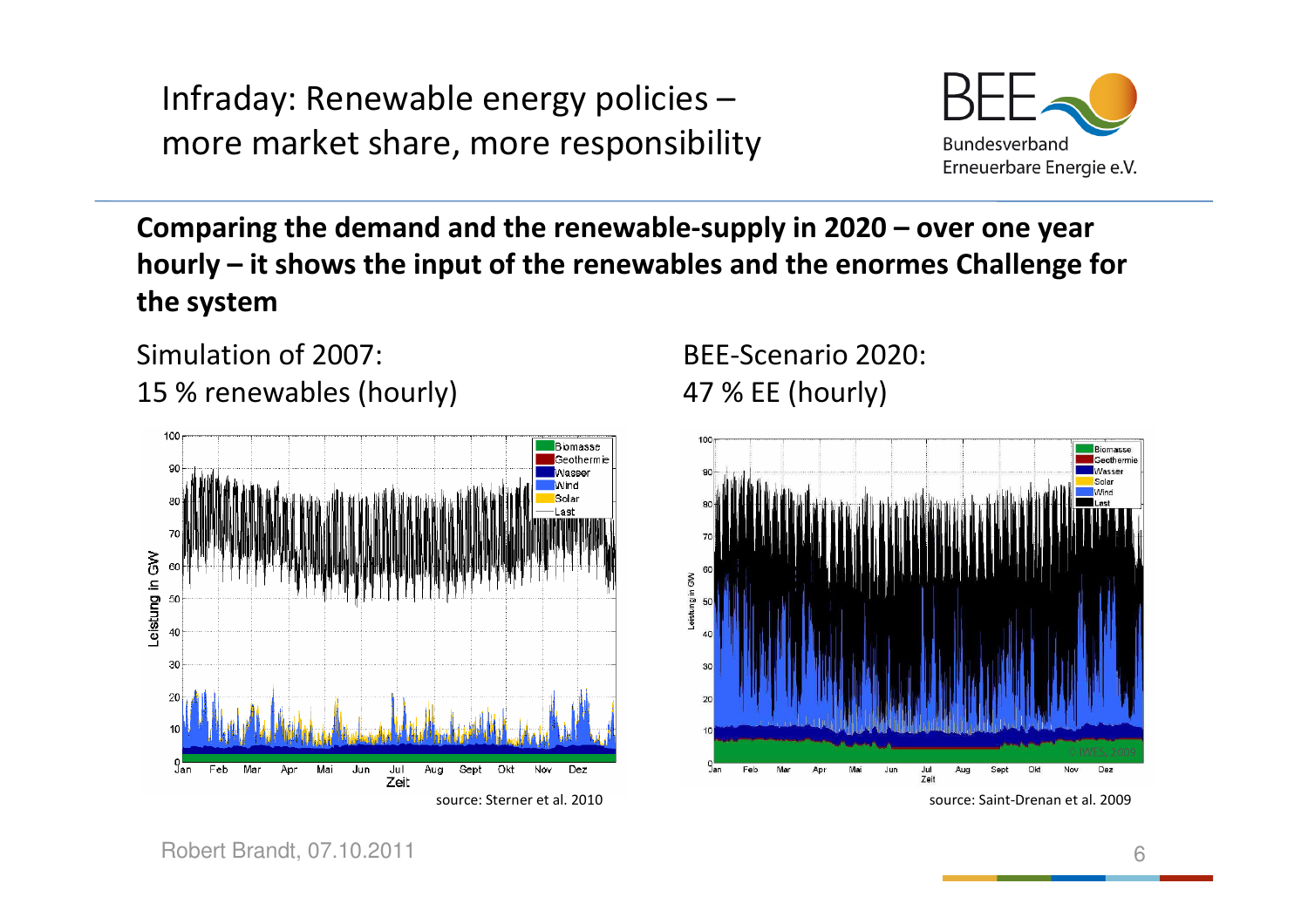

**With the nuclear phase-out there are more opportunities for the renewables, but also more responsibility…**

- $\bullet$ Less market power of the four major utilities in the generation market
- $\bullet$ More market participants, more technologies, more small power plants
- $\bullet$ More market share for the renewables
- •But: on the short- and middle-term more pressure on the grid prority for the renewables
- • We need a tranformation of the hole system with
	- more grids
	- more storrage
	- more demand-side-managament
	- more system services by the renewables (Regelenergie, Ausgleichsenergie)